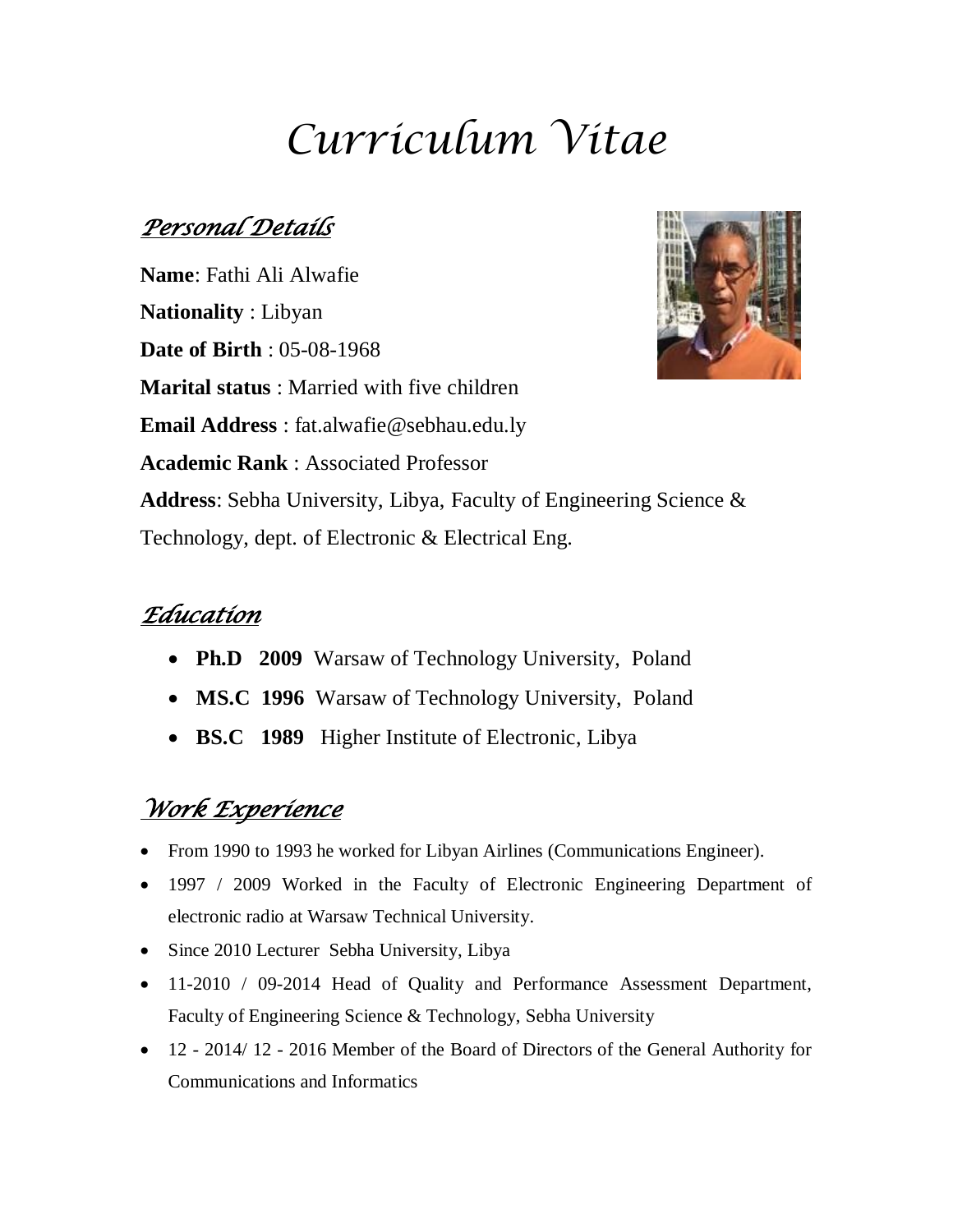- 02-2015 / 02-2016 Coordinator of the General Department of Engineering Departments, Faculty of Engineering Science & Technology - Sebha University
- 10 2016 Head of Electrical and Electronic Engineering Department, Faculty of Engineering Science & Technology, Sebha University
- 03 -2019 till now Postgraduate Coordinator, Department of Electronic Engineering Sebha University

## *Research Interest*

- Antenna Technology
- Radio and Mobile Communication
- Optical Communication

### *Research Activities*

Member of International Scientific Committee Including:

1- ICCIT 2014 : 16th International Conference on Communication and Information,

Tokyo, Japan, May 29 - 30, 2014

2- ICWCSN 2014 : 16th International Conference on Wireless Communication and Sensor Networks, Singapore, SG, September 11 - 12, 2014

3- ICCIT 2016 : 18th International Conference on Communication and Information Technology, Tokyo, Japan, Sept  $05 - 06$ , 2016

4- ICEWCSN 2017 : 19th International Conference on Embedded Wireless Communication Systems and Networks, Vancouver, Canada, August 7 - 8, 2017

5- ICCITE 2017 : 19th International Conference on Communication and Information Technology and Engineering, Brisbane, Australia, April 3 - 4, 2017

6- ICMSAS 2018 : 20th International Conference on Mobile Systems, Applications and Services, Vienna, Austria, June 14 - 15 2018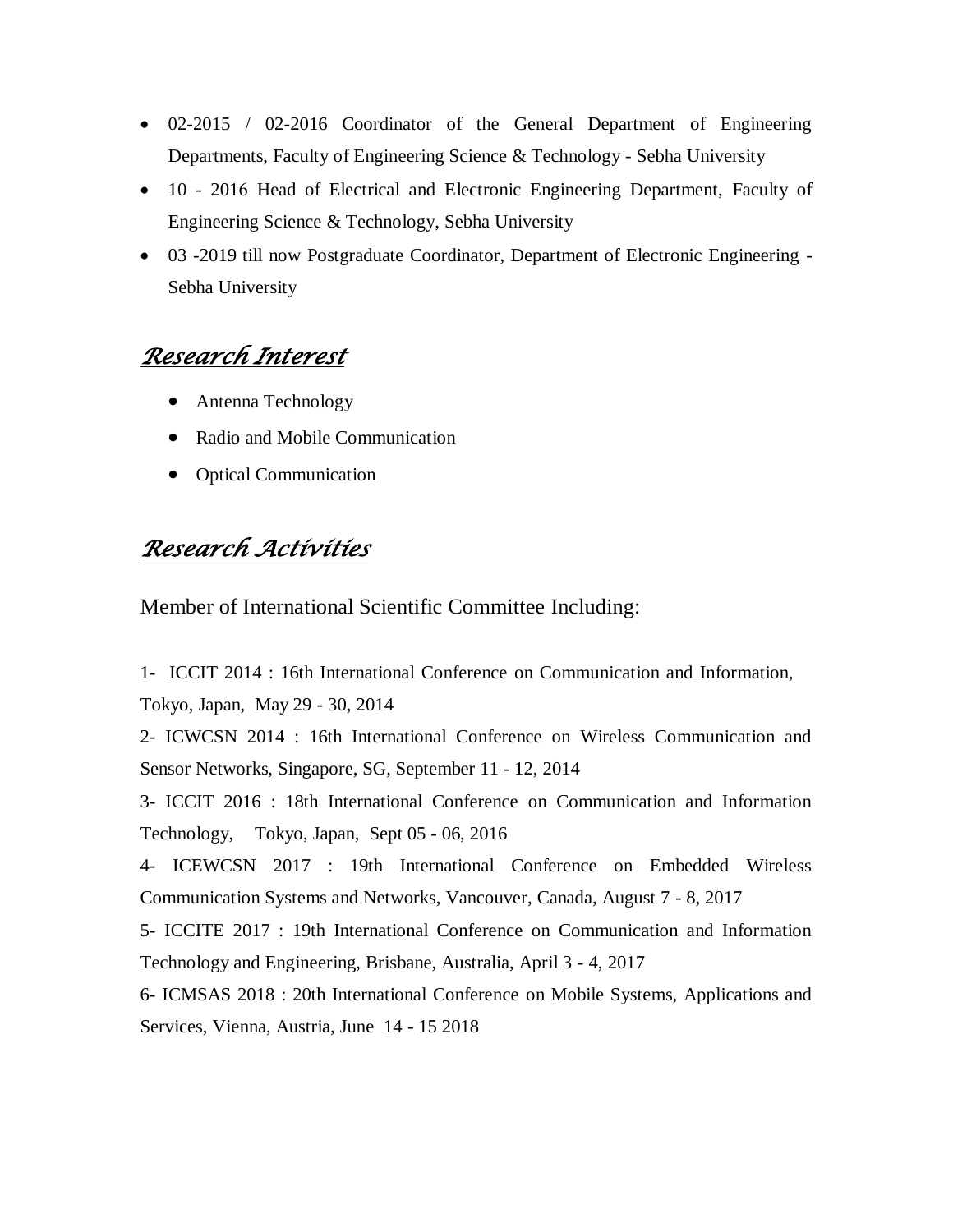#### *Publications*

[1] F. Alwafie, "Analysis of radio wave propagation indoor environment inside building," *KST*  2000, B-3/9, pp. 200-206, Bydgoszcz, Poland, Sept 2000.

[2] F. Alwafie, and T. Kosiło, "Characteristics of radio wave propagation inside building using ray tracing," *KKRRiT* 2001, pp.13.4.1-13.4.4, Poznań, Poland, 14-16 May 2001.

[3] F. Alwafie, "Ray tracing model for estimating radiowave propagation characteristic inside building," *ICEAA* 2001, pp. 697-700, Torino, Italy, 10-14 Sept 2001.

[4] F. Alwafie, "Analysis and Investigation of Wave Propagation by Using Ray tracing in Picocell Environment," *URSI*, X National Symposium of Radio Science, pp.98-103, Poznań, Poland, 14-15 Mar 2002.

[5] F. Alwafie, "Using visible window image model for tracing 2.5D propagation paths inside building," *A*cc*epted for publication in KKRRiT conference,* pp.413-416, Wrocław, Poland, 09-11 April 2008.

[6] F. Alwafie, "Visible window image model of ray tracing technique for radio wave propagation," *A*cc*epted for publication in MIKON conference,* Wrocław, Poland, 19-23 May 2008. [7] F.Alwafie, ʻʻ2.5D Model Propagation Paths Inside Building Using Ray Tracing'' WASET 2011, pp27-30

[8] F.Alwafie, ʻʻ Ray Tracing for Characterize the Radiowave Propagation at 1.9GHz and 2.4GHz Inside Building'' International Conference on Communications, Computing and Control Applications (CCCA'11), March 03-05, 2011. Hammamet, TUNISIA.

[9] F.Alwafie, ʻʻRadiowave Propagation in Picocellular Environment Using 2.5D Ray Tracing Technique'' WASET 2012, pp96-99

[10] Ali. Ukasha and F.Alwafie , ʻʻ An Efficient Spatial Domain Methods & Wavelet Transform for Contour Compression'' (ICAIIP'2012), pp 225-229, Oct. 6-7, 2012 Dubai (UAE)

[11] F. Alwafie, Ahmed Bousafe, and Almhdi. Aboubake, Alwafie , ʻʻ Smart Antenna System Simulation for an 4G Wireless Applications '' (ICEEE'15) July 14-15, 2015 Harare (Zimbabwe)

[12] Nabeil A. Abujnah, Rosa Letizia, Fathi Alwafie, Salah Obayya, ʻʻ Time Domain Modelling of Optical Add-drop filter based on Microcavity Ring Resonators'', IOSR Journal of Electronics and Communication Engineering, Volume 10, Issue 6, Ver. II (Nov - Dec .2015), PP 77-87

[13] F. Alwafie, ʻʻRadiowave Propagation in Picocellular Environment Using 2.5D Ray Tracing Technique'' WASET 2014, pp453-556